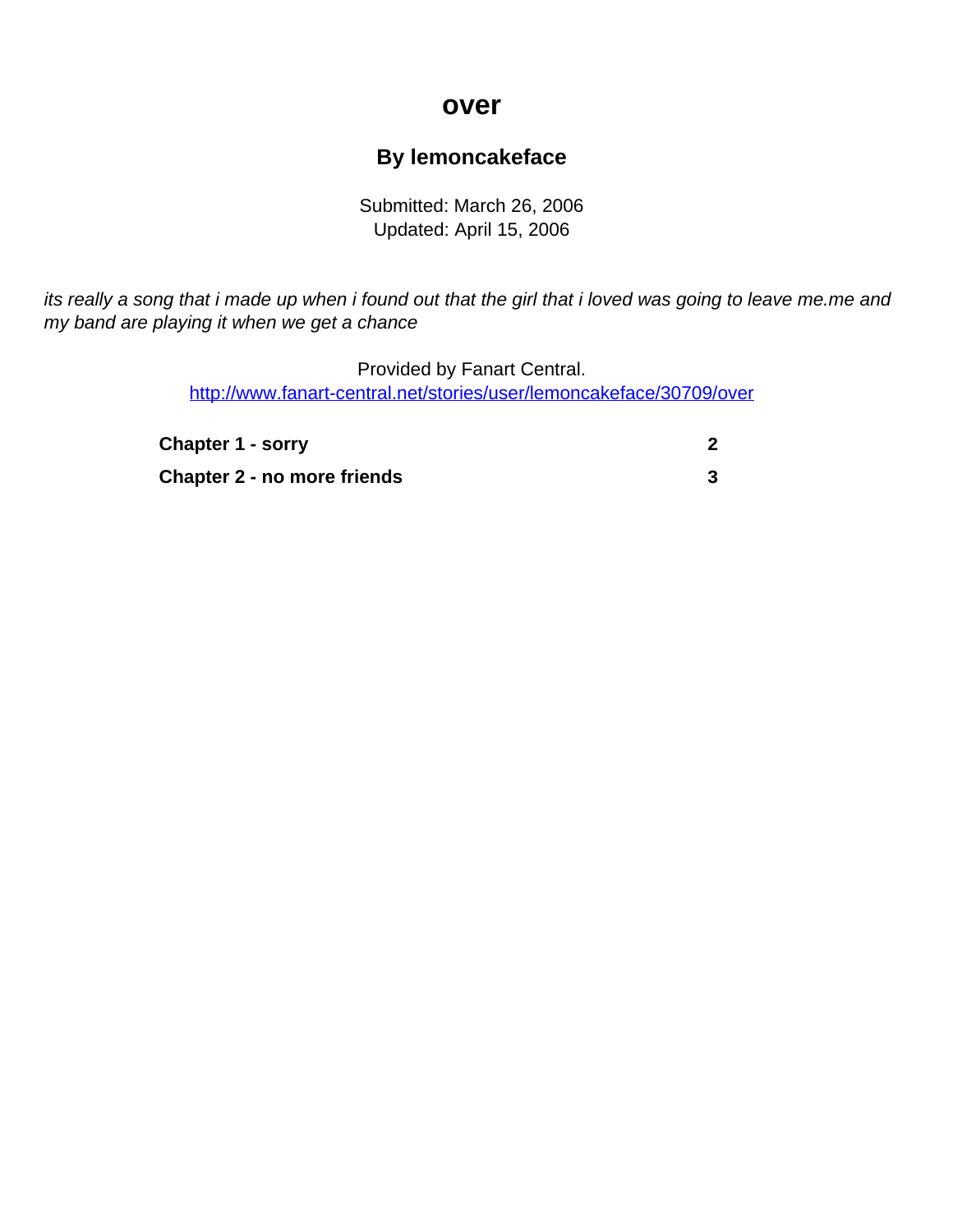### **1 - sorry**

<span id="page-1-0"></span>you said you would be with me..than you said it was good bye..now I know it was...just another lie...wishing you be with me... till the end of my time...now it was.... just another lie!!!!!!!!!!

#### **\* begins chorus\***

you'd keep me with you....just to keep me safe....now its all....just another waste.....knowing that you are....just another face.....don't want to be kept.....in this awful place....

#### **\*bass and guitar solo\* \*starts another verse\***

knowing your with him......just makes it all much worst.....you know it wont be....you and me....just to let you know....it was not a waste.....just spending time with you....now it is to late...

#### **\*back to chorus\*\*than start another verse\***

now your with him.....now I'm in tears.....now its time.....to show you my FEARS!!!!!!!!!!

I'm sorry that's it is like this.....all the fears I have....control the way I feel.....now its all time to heal.

#### **\*music fades and the last sentence is told\***

you left me here to bleed out on the carpet floor..till the blood stop..and nothing but my love remained.

**\*song ends\***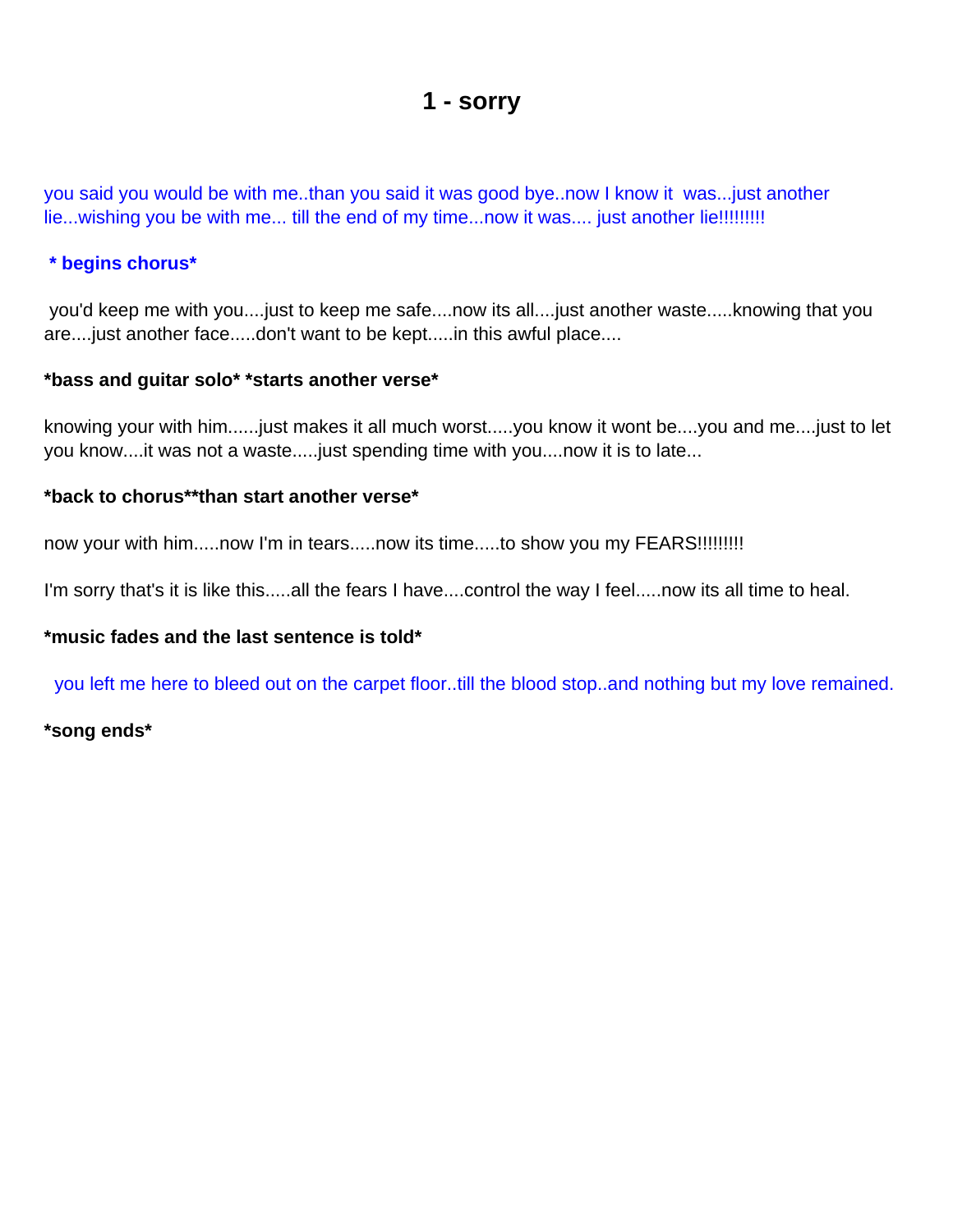## **2 - no more friends**

#### <span id="page-2-0"></span> **{name of song}-No more lies.**

**ok….this is the whole song**

i sit on your fence...

All day and night. You stare at me

In the starry night....

Everything we had is gone...

All i want is this song...

The love we had is so far gone....

All i want is this song....

The song of us...

The song of need...

All about you and me...

\*WAKE UP!!!!!!

to this world of yesterday..

the love I've left. Was set ablaze...

Everything I had they took away.

\*i can't take this awful pain away...

They fu\*\*\*\* with my love..